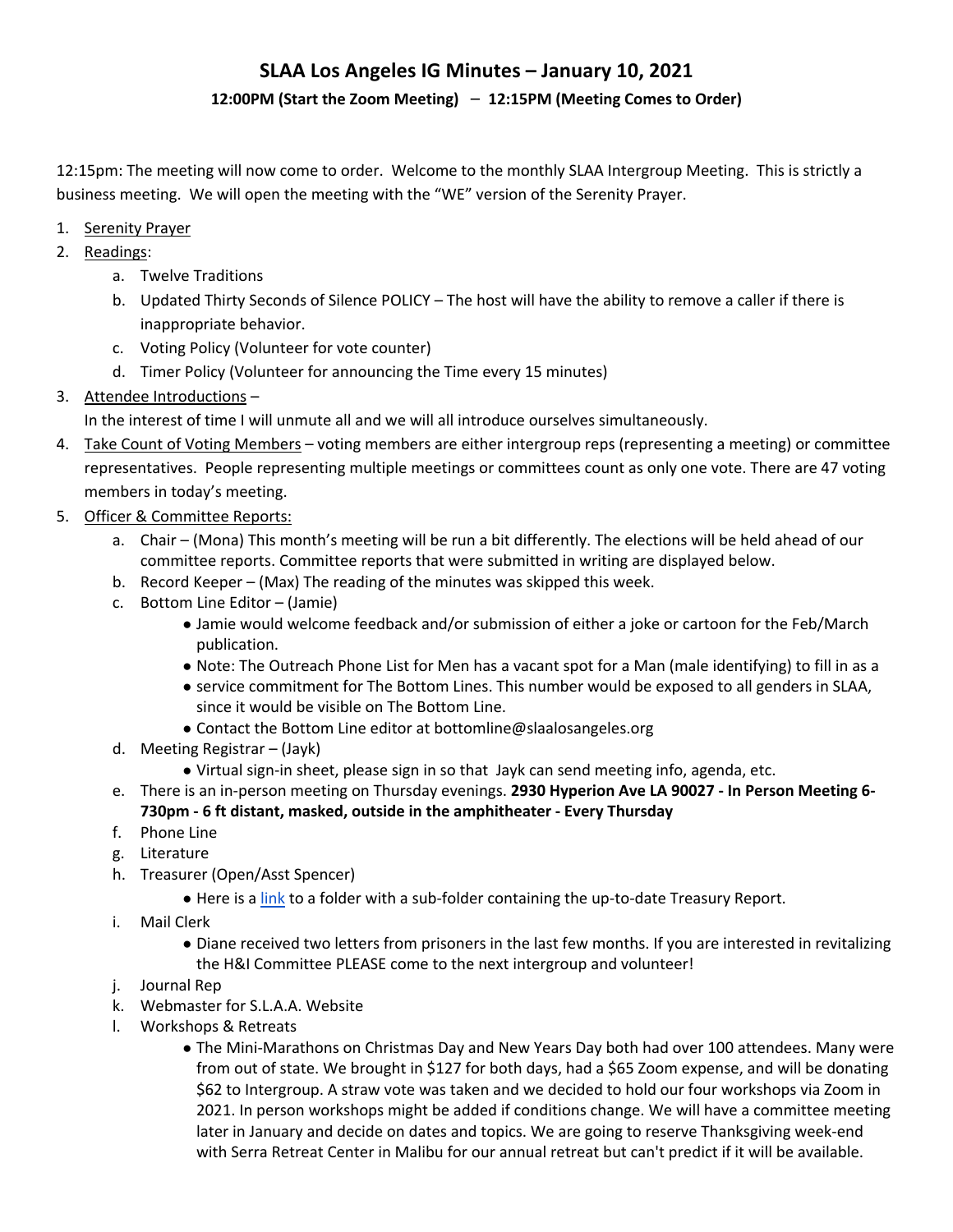#### **12:00PM (Start the Zoom Meeting)** – **12:15PM (Meeting Comes to Order)**

- m. H&I Committee (Glenn S)
	- We had our first virtual H&I panel at 7pm on January 6 and it was a great success. We will be hosting this panel every 1st Wednesday of the month at 7pm on Zoom. Anyone can invite a treatment center to attend by going to the H&I page and send an email to H&I for Link to the zoom. Also, the H&I committee will meet on the second Thursday of every month at 7pm. H&I is a great way to support your recovery and carry the message. We encourage sponsors to request your sponsees on their 12th step to get involved for a year! The link is below.
	- SLAA H&I COMMITTEE MEETING ZOOM

Topic: SLAA LA H&I Committee Mtg https://us02web.zoom.us/j/87972190670?pwd=aVgyUHpGZGFOSEdKN091aWQrRkJQZz09 Meeting ID: 879 7219 0670 Passcode: Service One tap mobile +16699006833,,87972190670#,,,,\*8792105# US (San Jose) +12532158782,,8797219

- n. Speaker List Keeper
- o. Literature Copier
- p. Conference Committees:
	- Here is a link to a folder with info on all of the conference committees. Click around and get involved!
- q. SLAA Los Angeles, Inc. Board of Trustees (Jenny)
	- $\bullet$  Annual meeting Feb 18<sup>th</sup>.
	- The Board of Trustees is open for the election of new members. If interested and you meet the requirements, please email trustees@slaalosangeles.org
- r. FWS Board of Trustees (Christina)
	- FWS is offering FREE shipping right now for orders \$75 or more (limited time).
- s. Audio Library Committee (Natalie)
	- Accepting submissions and building a library. Please share at your meetings that online shares are available to listen and fellows can consider recording their own shares to contribute. https://tinyurl.com/audioLASLAA
	- Looking for members to translate the flier into different languages so that we can diversify the library.
- t. Virtual meetings
	- Registrar
	- $\bullet$  Security (Ezra)
		- i. No issues brought up in the past month. As a reminder, it is important to respond to the email address attached to your meeting so that newcomers and fellows can get the password. Our experience has show that setting up an automated response that shares the password with people is a relatively secure way to balance traditions and security. Please reach out to Ezra if you need help setting up an automatic response for your meeting. He can be reached at virtualsecurity@slaalosangeles.org
- u. Committee to Return to in Person Meetings (Ellie)
	- The Thursday outdoor meeting is still going as it is considered to be "outdoor worship" under the new State guidelines. Masks and physical distancing is a must/required. There will be no event on the 24<sup>th</sup>. Will possibly have a meeting on Jan  $1<sup>st</sup>$ .
	- 2930 Hyperion Ave LA 90027 In Person Meeting 6-730pm 6 ft distant, masked, outside in the amphitheater - Every Thursday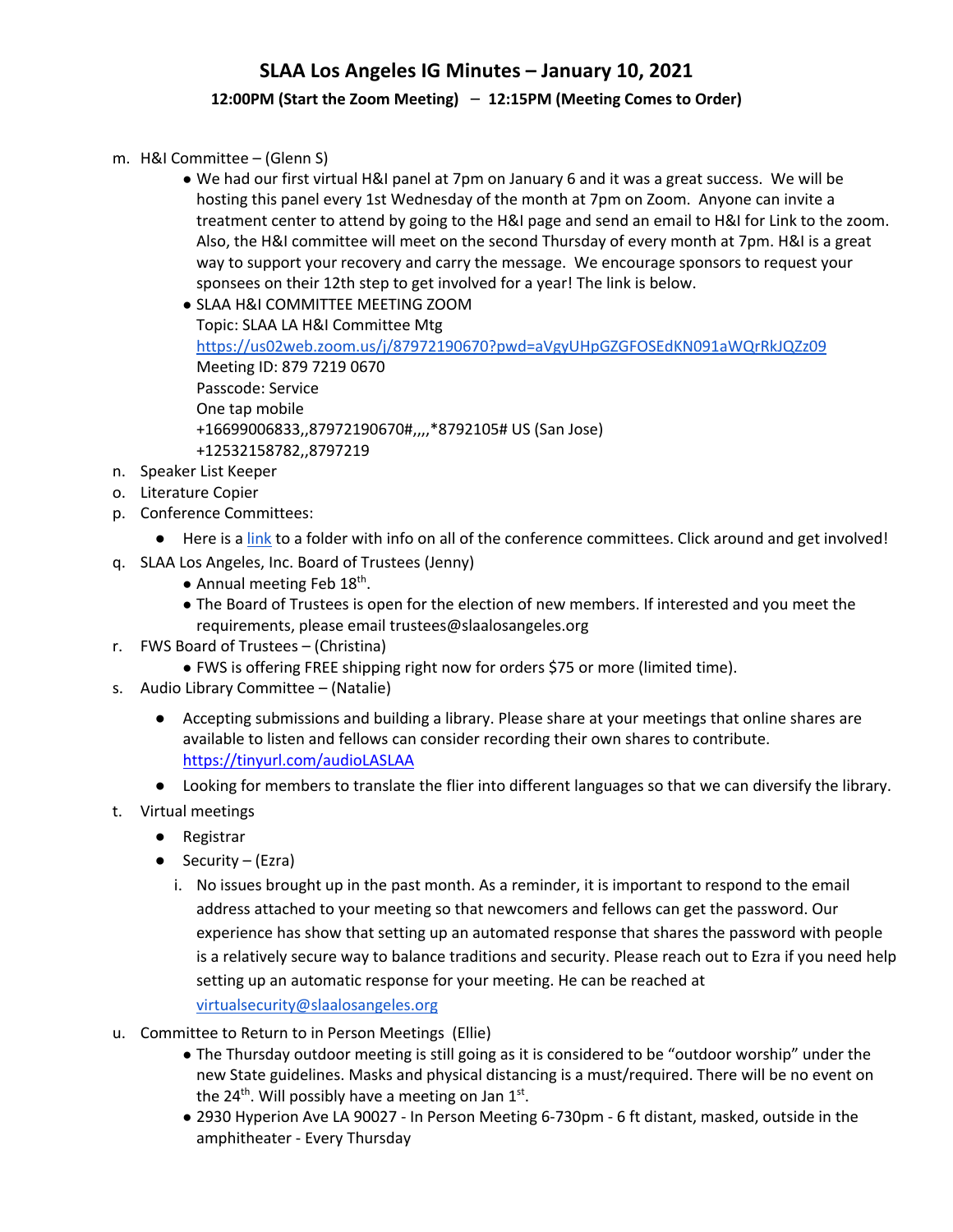#### **12:00PM (Start the Zoom Meeting)** – **12:15PM (Meeting Comes to Order)**

- 6. Unfinished Business
- 7. New Business
- 8. Elections for 2021
	- a. **Bottom Line Editor** (1 year term; 6 months sobriety; must be computer literate)
		- Jamie has two months of sobriety and has asked that we waive the sobriety requirement for this term so that she can serve in this position. Jayk seconded this motion. A vote was held and passed so Jamie will continue to serve as Bottom Line Editor.
	- b. **Literature Copier** (1 year term; 1 year sobriety)
		- this position will be left open until we return to in person meetings
	- c. **Journal Representative** (1 year term; 6 months sobriety)
		- Maddy is the new Journal rep!
	- d. **Literature Inventory Administrator** (1 year term; 1 year sobriety)
		- Claire is the new literature administrator!
	- e. **Literature Assistant (Only If In-Person Meetings)** (1 year term; 6 months sobriety)
		- this position will be on hold until we come back to in person meetings
	- f. **Phone Line Monitor** (1 year term; 3 months sobriety)
		- Kev is our new phone line monitor!
	- g. **Registrar** (1 year term; 6 months sobriety)
		- Dave G is our new registrar!
	- h. **Speaker List Keeper** (1 year term; 1 year sobriety)
		- Matthew is our new speaker list keeper!
	- **i. Treasurer** (2 year term; 1 year sobriety)
		- Detria is our new treasurer!
	- j. **Assistant Treasurer** (2 year term; 6 months sobriety)
		- Ellie is our new assistant treasurer!
	- k. **Workshops and Retreats** (1 year term; no time requirement)
		- Robin, Gil, and Andy all volunteered; Gil is our new workshops and retreats rep!
	- l. **Hospitals & Institutions (H&I)** (1 year term; no time requirement)
		- Tabled until next month.
	- m. **Audio Library Committee** (1 year term; no time requirement)
		- Terhys is our new Audio Library Committee chair!
	- **n.** Mail Clerk (1 year term)
		- Diane is our mail clerk!
	- o. **Annual Business Meeting (ABM) Delegates (2)** (2 year term; 10 months sobriety at time of the ABM)
		- this and other FWS positions will be tabled until next month
	- p. **ABM Alternate Delegate** (2 year term, 10 months sobriety at time of the ABM
	- **q. Literature Committee Conduit**
	- **r. Sponsorship Committee Conduit**
	- **s. Steps, Traditions, & Concepts Conduit**
	- **t. Translation Committee Conduit**
	- **u. Diversity Committee Conduit**
- 9. Tabled Business